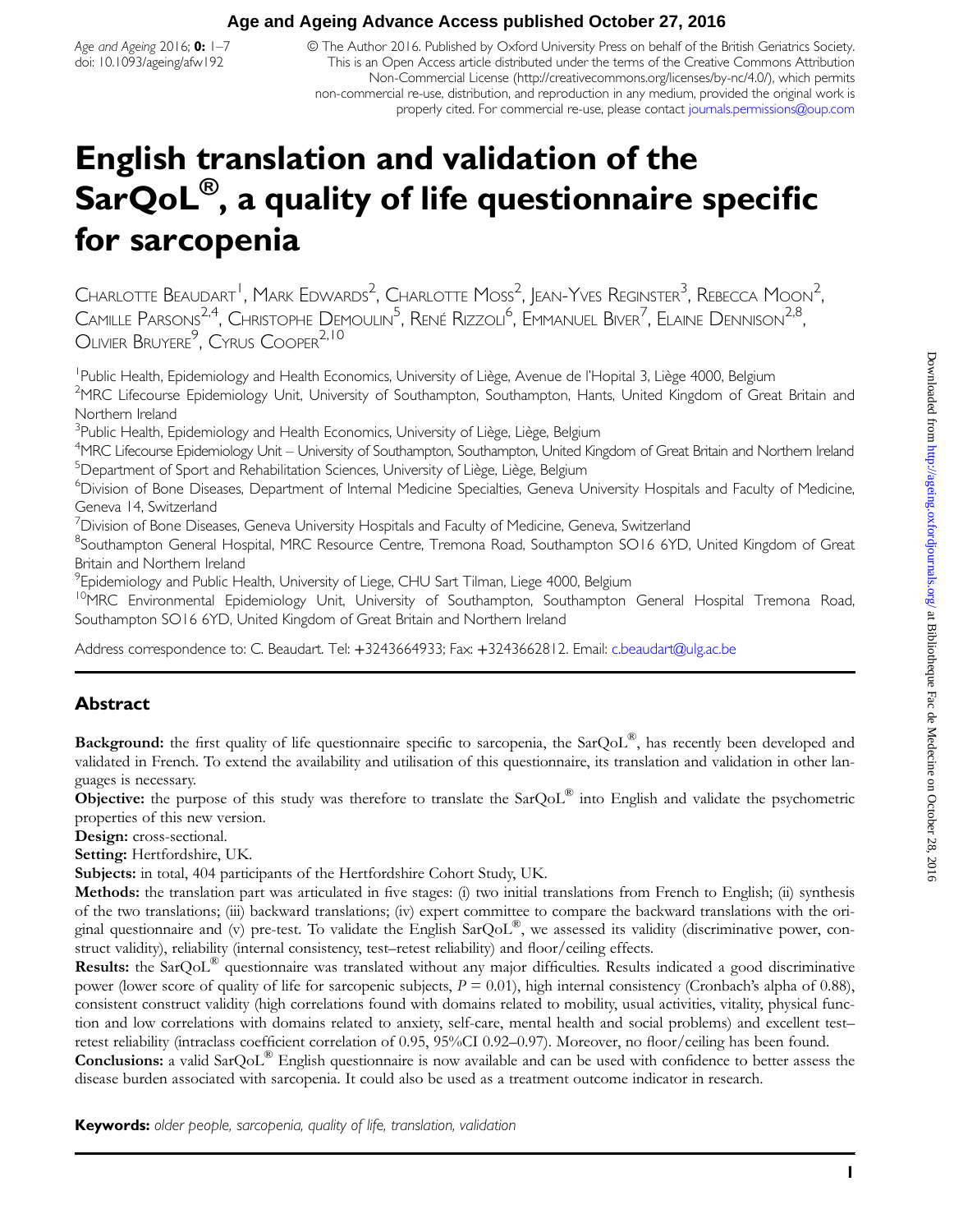## Introduction

Sarcopenia is a syndrome characterised by progressive and generalised loss of skeletal muscle mass and strength with a risk of adverse outcomes such as physical disability, functional decline, depression, falls and death [\[1](#page-5-0)–[13](#page-6-0)]. Until now, the consequences of sarcopenia on quality of life have been poorly investigated and poorly understood. While there is no consensus over how to measure and monitor healthrelated quality of life (HRQoL), the most commonly adopted method defined by the World Health Organization (WHO) as individuals' perception of their position in life in the context of the culture and value systems in which they live and in relation to their goals, expectations, standards and concerns [\[14](#page-6-0)]. Evaluating the impact of sarcopenia on individuals' HRQoL with a disease-specific tool is important to better detect effect of treatment and observe longitudinal changes of quality of life in subjects suffering from sarcopenia [[15\]](#page-6-0). Until recently, there were no validated specific patient-based instruments for measuring quality of life in those with sarcopenia [\[16\]](#page-6-0). Based on these findings, Beaudart et al. [\[17](#page-6-0), [18\]](#page-6-0) developed and validated, in 2015, the SarQoL® (Sarcopenia and Quality of Life, www.sarqol. org), a quality of life questionnaire specific for those diagnosed with sarcopenia composed of 22 questions that can provide more accurate knowledge regarding the impact of sarcopenia on subjects' well-being. The SarQoL® has been developed and validated in French. To extend the availability and utilisation of this questionnaire, its translation and validation in other languages is necessary. The purpose of this study was therefore to translate the SarQoL<sup>®</sup> questionnaire into English and investigate its main psychometric properties.

# **Methods**

# The SarOoL®

The  $\text{SarQoL}^{\circledR}$  is composed of 22 questions including in total 55 items rated on a 4-point Likert scale [\(Appendix 1,](http://ageing.oxfordjournals.org/lookup/suppl/doi:10.1093/ageing/afw192/-/DC1) [also available on www.sarqol.org; Supplementary data are](http://ageing.oxfordjournals.org/lookup/suppl/doi:10.1093/ageing/afw192/-/DC1) available in [Age and Ageing](http://ageing.oxfordjournals.org/lookup/suppl/doi:10.1093/ageing/afw192/-/DC1) online). The questionnaire is scored, through a scoring algorithm, on 100 points, with higher scores reflecting a better quality of life. Items are organised into seven domains of HRQoL: domain 1 "Physical and Mental Health"; domain 2 "Locomotion"; domain 3 "Body Composition"; domain 4 "Functionality"; domain 5 "Activities of daily living", domain 6 "Leisure activities" and domain 7 "Fears". The  $SarQoL^{\circledR}$  is a selfadministrated questionnaire and can be completed in approximately 10 min.

## **Participants**

The study sample composed of men and women from the Hertfordshire Cohort Study (HCS) who agreed to participate in the UK component of the European Project on Osteoarthritis (EPOSA). The HCS and EPOSA study have been described in detail previously [[19,](#page-6-0) [20](#page-6-0)]. Briefly, in conjunction with the National Health Service Central Registry and the Hertfordshire Family Health Service Association, men and women who were born as singleton births between 1931 and 1939 in Hertfordshire and still lived in the country during the period 1998–2003 were traced. Among them, 592 HCS participants were eligible to participate in EPOSA which started in 2011, of whom 444 (75%) provided written informed consent to participate in the study. The mean age of these 222 women and 222 men was 75.2 (2.6) years. They presented a mean body mass index of 28.1  $\pm$  4.6 kg/m<sup>2</sup> and 20.9% of them presented two or more chronic diseases. All demographic, health, social and psychological characteristics have been fully described previously [[20\]](#page-6-0).

## **Procedures**

## English translation of the SarQoL®

The translation was performed according to translation guidelines [[2\]](#page-5-0). Five different phases were followed: (i) the initial translation from French to English by two independent bilingual translators which were English native speakers; (ii) the synthesis of the first two translations to provide a single "version 1" of the translated questionnaire; (iii) the backward translation by two independent bilingual blinded to the original French version and having French as their first language; (iv) an expert committee review to compare the backward translations with the original questionnaire and consent on a "version 2" of the translated questionnaire; (v) the pre-test of the "version 2" of the  $SarQoL^{\otimes}$  to ensure good comprehension of each question of the questionnaire and conclude with the "version 3", final version of the English SarQoL®.

## Psychometric validation of the English version of the SarQoL $^{\circledR}$

The methodology applied for the validation of the French version of the SarQoL® was followed and completed in two steps. All of the analyses described below were performed using IMB SPPS Statistics 21.0. Results were considered statistically significant at the 5% critical level  $(P < 0.05)$ .

- (1) In the first step, the  $SarQoL^{\circledR}$  questionnaire was sent to the whole sample of participants in order to assess the discriminative power of the SarQoL®, its internal consistency and the presence of floor and ceiling effects.
	- (A) Discriminative power For the discriminative power of the questionnaire, it was assumed that QoL is better in subjects without a diagnosis of sarcopenia compared to subjects diagnosed sarcopenic. We used the definition of the European Working Group on Sarcopenia in Older People (EWGSOP) for the diagnosis of sarcopenia [\[9](#page-6-0)]. The EWGSOP recommends using the presence of both low muscle mass and low muscle function (strength or performance) for the diagnosis of sarcopenia.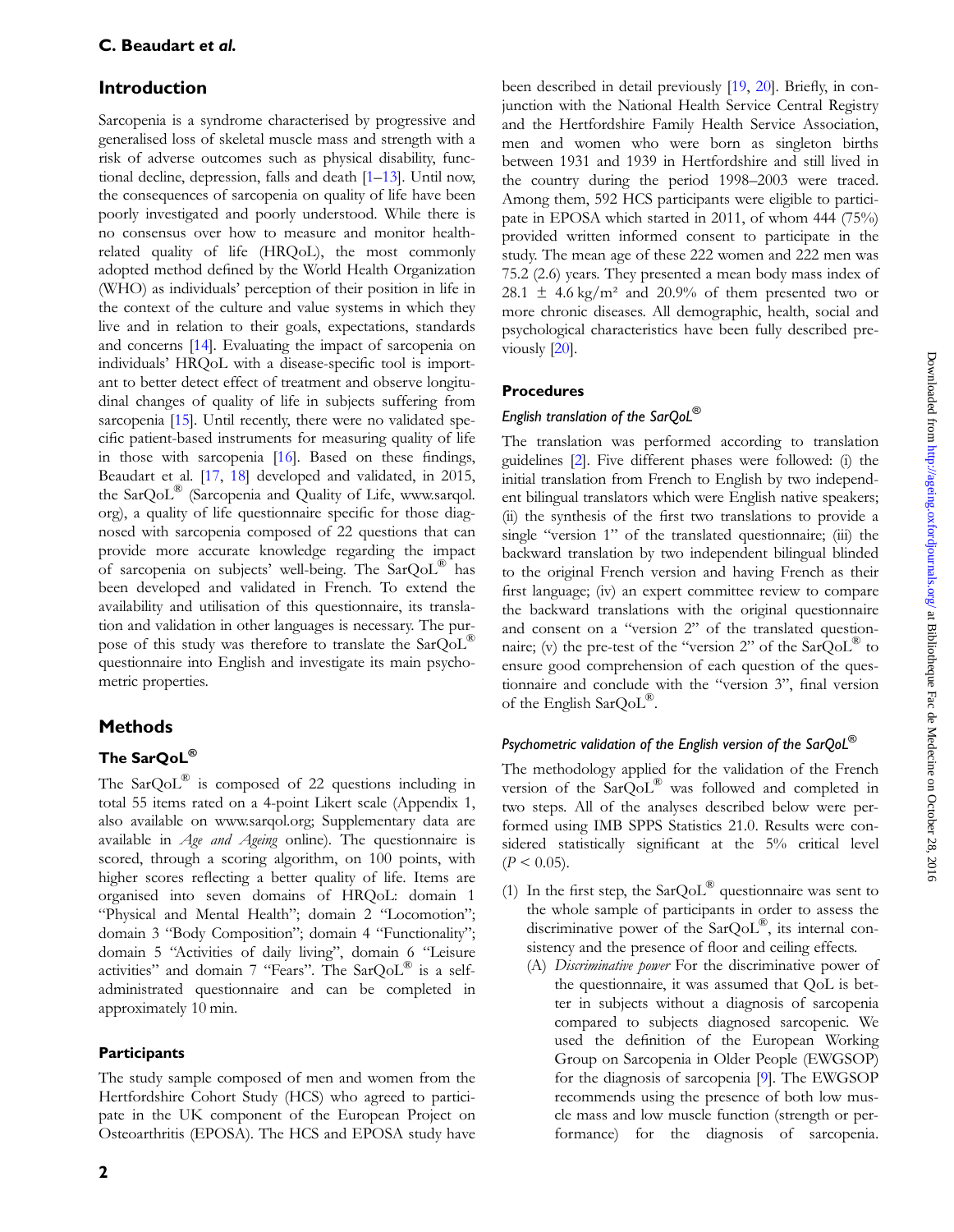Therefore, a body composition dual-energy X-ray absorptiometry scan (Hologic Discovery) was performed on participants for assessment of lean mass, a handgrip dynamometer was used for the assessment of muscle strength and gait speed on a 8-feet distance was measured for the assessment of physical performance. An independent sample T-test was performed to assess the difference of overall and domain QoL scores between the sarcopenic subjects and the non-sarcopenic subjects.

- (B) *Internal consistency* Internal consistency is the estimation of the questionnaire homogeneity. To measure internal consistency, we used Cronbach's alpha coefficient. A coefficient value greater than 0.70 indicates a high level of internal consistency [\[21\]](#page-6-0). The impact of each domain on the reliability was also considered. Normality of quantitative variables was tested by the Shapiro–Wilk test. Since scores from the  $SarQoL^{\circledR}$  questionnaire were normally distributed, the correlation of each domain with the total score of the SarQoL® was also assessed using Pearson's correlations.
- (C) Floor and ceiling effects Floor and ceiling effects were defined when a high percentage of the population had the lowest or the highest score, respectively. Floor and ceiling effects higher than 15% were considered to be significant [[22\]](#page-6-0).
- (2) In a second step, the construct validity and the test– retest reliability of the SarQoL® was determined. These analyses should ideally be performed on subjects with sarcopenia. However, when using the definition of the EWGSOP [\[9](#page-6-0)] to identify sarcopenic subjects in the sample, only a restricted number of sarcopenic subjects  $(n = 14)$  were identified. This small sample was insufficient to achieve the recommendations; at least 50 subjects are necessary for these validation analyses [\[22\]](#page-6-0). Therefore, modified cut-offs from those proposed by the EWGSOP were used to define a larger group of subjects, not with sarcopenia itself, but with a low global "muscle function". The participants were selected by applying the following formula: lowest sex-specific half of appendicular muscle mass  $+$  (lowest sex-specific half of muscle strength or lowest half gait speed). With this method, 93 subjects were identified with low "muscle function". The 93 participants received an envelope containing twice the SarQoL® questionnaire (SarQoL® 1 and  $\text{SarQoL}^{\circledR}$  2) as well as the generic Short Form-36 questionnaire [\[23\]](#page-6-0) and the the EuroQoL 5-dimension (EQ-5D) questionnaire [[24\]](#page-6-0). They completed first one  $SarQoL^{\circledR}$  as well as the SF-36 and the EQ-5D questionnaires, for the measurement of the construct validity, and were invited to respect a 2-week interval before completing the second SarQoL®, for the measurement of test–retest reliability.
	- (A) Construct validity The construct validity was investigated by measuring using the convergent and divergent validity. The correlation between the  $SarQoL^{\otimes}$

and other questionnaires or domains of questionnaires which were supposed to have similar dimension (convergent validity) or different dimension (divergent validity) was assessed. Therefore, beside completing the  $\text{SarQoL}^{\textcircled{\tiny{\textregistered}}},$  the participants were also asked to complete the SF-36 questionnaire [\[23](#page-6-0)] which is composed of 36 items measuring 8 HRQoL domains (physical functioning, role limitation due to physical problems, bodily pain, general health, vitality, social functioning, role limitation due to emotional problem and mental health). Additionally participants were also asked to complete the EQ-5D questionnaire [\[24\]](#page-6-0) which records the level of self-reported problems according to five dimensions (mobility, self-care, usual activities, pain/discomfort and anxiety/depression), with each dimension having three levels: no problems, some problems and extreme problems. Data of the SF-36 and the EQ-5D questionnaires were not normally distributed and we used therefore Spearman's correlations to measure to correlation of the total score of the SarQoL<sup>®</sup> with the different scales of the SF-36 questionnaire as well as with the utility score of the EQ-5D questionnaire and the individual domains of the EQ-5D questionnaire.

(B) Test–retest reliability The intraclass coefficient correlation (ICC) was used to test the reliability between the first and second questionnaires overall and individual domain scores of the SarQoL®. An ICC over 0.7 was considered as an acceptable reliability [\[22\]](#page-6-0). All participants were questioned about having any health change during the past 2 weeks. The results of the participants who did not report any health difference over this 2-week interval were used in analysis.

# **Results**

#### Translation

The 22 questions of the SarQoL<sup>®</sup> questionnaire were translated without any major difficulties. Some discussions were however encountered regarding the choice of responses displayed for the 4-likert scale. A pre-test was performed on 10 subjects. Minor changes were consequently made to the questionnaire "version 2". These changes, which did not modify the meaning of the sentences, were mainly related to choice of words used for the 4-Likert scale choices.

#### Psychometric quality analyses

(1) In the first step, the  $SarQoL^{\otimes}$  was sent to a sample of 401 participants of the EPOSA. A total of 315 participants completed the questionnaire; 18 questionnaires (5.7%) comprised more than 20% of missing data and were excluded from analyses. Therefore, 297 questionnaires were used (Figure [1](#page-3-0)). The population sample was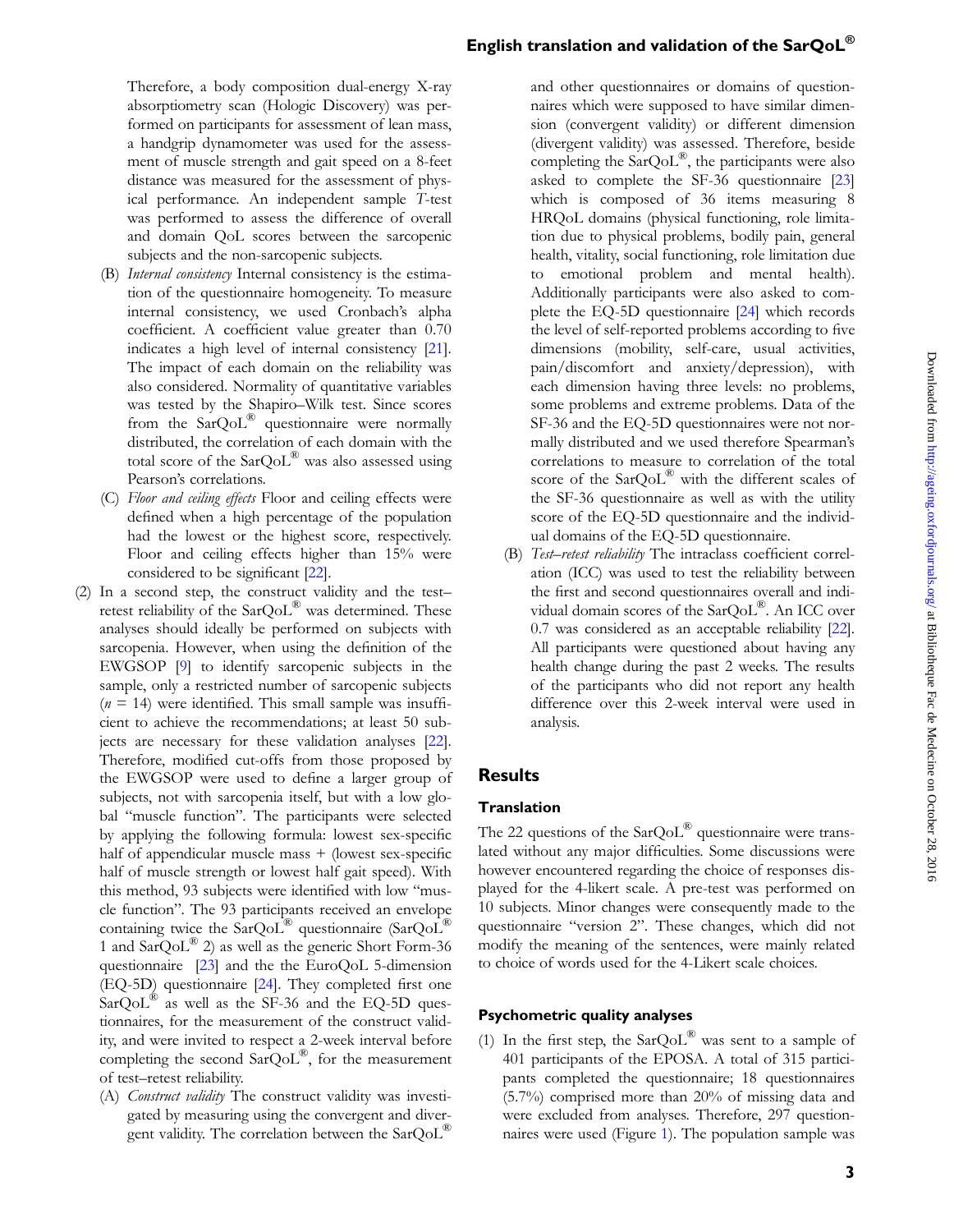<span id="page-3-0"></span>

Figure 1. Flowchart of the validation study of the English version of the SarOoL<sup>®</sup>. SarOoL<sup>®</sup>1 refers to the first SarOoL<sup>®</sup> used for the "test" and  $\text{SarOol}^{\circledR}$ 2 refers to the second  $\text{SarOol}^{\circledR}$  used for the retest.

composed of 297 subjects, 137 women (46.1%) and 160 men (53.9%) with a mean age of 79.5  $\pm$  2.62 years.

- (A) Discriminant validity Data on muscle mass, muscle strength and physical performance were only available for 235 of the 297 respondents. With the criteria and the cut-offs proposed by the EWGSOP [[9](#page-6-0)], a total of 14 subjects were diagnosed sarcopenic. Sarcopenic subjects reported a reduced global quality of life compared to non-sarcopenic subjects  $(61.9 \pm 16.5 \text{ versus } 71.3 \pm 12.8, P = 0.01)$ . The domains of physical and mental health, locomotion, functionality and activities of daily living were also lower scored in sarcopenic subjects compared to non-sarcopenic ones (Table [1\)](#page-4-0).
- (B) Internal consistency A Cronbach's alpha of 0.88 was calculated indicating a high internal consistency. Deleting the domains one at the time, led to

Chronbach's alpha values varying between 0.84 (when deleting the domain 5 "Activities of daily living") and 0.89 (for the domain 6 "Leisure activities"). Moreover, all domains showed a significant positive correlation with the total score of the SarQoL<sup>®</sup> ranging from  $r = 0.51$ ,  $P < 0.001$ (domain 6 versus total score of the  $SarQoL^{\mathcal{B}}$ ) to 0.92,  $P < 0.001$  (domain 4 versus total score of the SarQoL<sup>®</sup>) (Table [2\)](#page-4-0).

- (C) Floor and ceiling effects No subjects presented with the lowest score to the questionnaire (0 point) or the maximal score (100 points). Therefore, no floor neither ceiling effects were found for the questionnaire.
- (2) In a second step, the  $SarQoL^{\circledR}$  was sent to the 93 participants identified as having a low muscle function. A total of 88 questionnaires were completed. One of the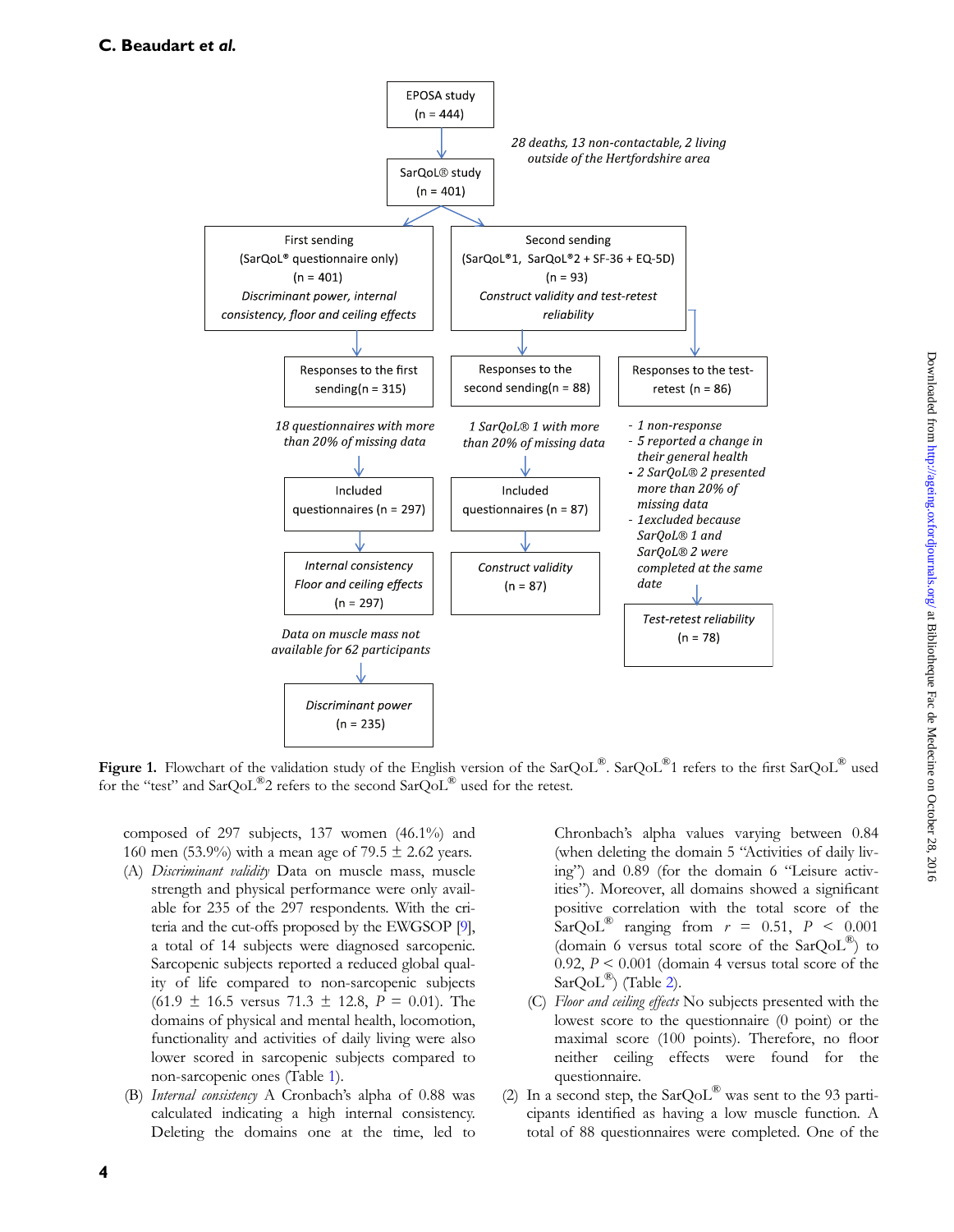<span id="page-4-0"></span>

|                               | Sarcopenia<br>$(n = 14)$ ,<br>mean $\pm$ SD | No sarcopenia<br>$(n = 221)$ ,<br>mean $\pm$ SD | $P$ -value |
|-------------------------------|---------------------------------------------|-------------------------------------------------|------------|
| Total score                   | $61.9 \pm 16.5$                             | $71.3 \pm 12.8$                                 | 0.01       |
| D1 Physical and Mental Health | $60.9 \pm 15.5$                             | $71.1 \pm 13.9$                                 | 0.01       |
| D <sub>2</sub> Locomotion     | $57.1 \pm 14.9$                             | $65.9 + 15.9$                                   | 0.04       |
| D3 Body Composition           | $70.4 + 14.9$                               | $71.9 + 13.3$                                   | 0.70       |
| D4 Functionality              | $68.0 \pm 18.7$                             | $76.5 \pm 14.1$                                 | 0.03       |
| D5 Activities of daily living | $55.9 + 25.7$                               | $70.6 + 13.3$                                   | 0.002      |
| D6 Leisure activities         | $43.9 + 16.8$                               | $45.1 \pm 18.6$                                 | 0.81       |
| D7 Fears                      | $88.4 + 12.5$                               | $91.3 + 12.1$                                   | 0.39       |

Table 2. Correlations of the total score of the SarQoL<sup>®</sup> questionnaire with individual domains of the SarQoL®, the SF-36 questionnaire and the EQ-5D questionnaire

|                                      | Total score of the<br>SarQoL, r | $P$ -value |
|--------------------------------------|---------------------------------|------------|
| SarQoL D1 Physical and Mental Health | $0.84^{\rm a}$                  | < 0.001    |
| SarQoL D2 Locomotion                 | $0.85^{\rm a}$                  | < 0.001    |
| SarQoL D3 Body Composition           | $0.61^a$                        | < 0.001    |
| SarQoL D4 Functionality              | $0.92^a$                        | < 0.001    |
| SarQoL D5 Activities of daily living | $0.94^{\rm a}$                  | < 0.001    |
|                                      | $0.51^{\rm a}$                  | < 0.001    |
| SarQoL D6 Leisure activities         | $0.54^{\rm a}$                  | < 0.001    |
| SarQoL D7 Fears                      |                                 |            |
| Convergent validity                  | 0.82 <sup>b</sup>               |            |
| SF-36 physical functioning           |                                 | < 0.001    |
| SF-36 role limitation due to         | $0.54^{\rm b}$                  | < 0.001    |
| physical problems                    |                                 |            |
| SF-36 bodily pain                    | $0.55^{\rm b}$                  | < 0.001    |
| SF-36 general health                 | 0.49 <sup>b</sup>               | < 0.001    |
| SF-36 vitality                       | 0.74 <sup>b</sup>               | < 0.001    |
| EQ-5D utility score                  | 0.58 <sup>b</sup>               | < 0.001    |
| EQ-5D mobility                       | $-0.56^{b}$                     | < 0.001    |
| EQ-5D usual activities               | $-0.55^{\rm b}$                 | < 0.001    |
| Divergent validity                   |                                 |            |
| SF-36 social functioning             | 0.47 <sup>b</sup>               | < 0.001    |
| SF-36 role limitation due to         | 0.22 <sup>b</sup>               | 0.04       |
| emotional problem                    |                                 |            |
| SF-36 mental health                  | 0.29 <sup>b</sup>               | 0.007      |
| EQ-5D, self-care                     | $-0.24^{b}$                     | 0.032      |
| EQ-5D pain/discomfort                | $-0.41^{\rm b}$                 | < 0.001    |
| EQ-5D anxiety/depression             | $-0.32^{b}$                     | 0.004      |

<sup>a</sup> Pearson's correlations (scores of the SarQoL<sup>®</sup> questionnaire normally distributed).

b Spearman's correlations (data of the SF-36 and the EQ-5D questionnaires not normally distributed).

questionnaires comprised more than 20% of missing data and was excluded from analyses. Therefore, construct validity analyses were performed on 87 questionnaires. For test–retest reliability, 78 questionnaires were used for the test–retest reliability analysis (Figure [1\)](#page-3-0).

(A) Construct validity Results of construct validity are available in Table 2. As expected, strong/good correlations were found between the SarQoL® and some domains of the SF-36 questionnaire which were supposed to have similar dimensions such as

physical functioning ( $r = 0.82$ ,  $P < 0.001$ ), vitality  $(r = 0.74, P < 0.001)$  and role limitation due to physical problems ( $r = 0.54$ ,  $P < 0.001$ ) as well as with the utility score of the EQ-5D questionnaire  $(r = 0.58, P \le 0.001)$  and the questions of the EQ-5D questionnaire related to mobility ( $r = -0.56$ ,  $P \leq 0.001$  and usual activities  $(r = -0.55,$  $P < 0.001$ ). We found weaker correlations between domains of the  $\text{SarQoL}^{\circledR}$  which were supposed to have different dimensions such as the domain of mental health  $(r = 0.29, P = 0.007)$ , and the domain of role limitation due to social problems of the SF-36 questionnaire ( $r = 0.22$ ,  $P = 0.04$ ), the questions related to self-care of the EQ-5D questionnaire ( $r = -0.24$ ,  $P = 0.032$ ) and the questions related to anxiety of the EQ-5D questionnaire  $(r = -0.32, P = 0.004).$ 

(B) Test-retest reliability Excellent agreement was found between the test and the retest with an ICC of 0.95 (95% CI 0.92–0.97). For individual domains, the lowest ICC was found for domain 6 (ICC of 0.78, 95%CI 0.58–0.88) which is however still considered as acceptable.

### **Discussion**

The  $\text{SarQoL}^{\circledR}$  is the first developed quality of life questionnaire specific to sarcopenia. Because the SarQoL® has only been developed and validated in French, this study aimed to provide an English version of the SarQoL® questionnaire, validated to be used for research and clinic in Englishspeaking countries. This research has produced an English version of the SarQoL® which, after transcultural adaptation and validation has proven to be a discriminant, valid and reliable tool to assess quality of life in subjects with sarcopenia.

To provide equivalence between the French and the English version of the  $SarQoL^{\mathfrak{B}}$ , a rigorous translation and cross-cultural adaptation processes was followed. Proof of correctness and equivalence between the two questionnaires was provided by the high internal consistency of the translated questionnaire, by its consistent construct validity and the excellent test–retest reliability observed in results.

The psychometric properties analyses showed that the English version of the questionnaire is able to discriminate the sarcopenic subjects from the non-sarcopenic subjects. General quality of life seems better for the HCS participants compared to the Belgian population (54.7 (45.9–66.3) for the total score of the SarQoL® for Belgian sarcopenic individuals compared to 61.9  $\pm$  16.5 for the HCS population). But in both cases, quality of life of sarcopenic subjects was lower than non-sarcopenic subjects. It has to be pointed that, during the development of the SarQoL® questionnaire, only questions related to sarcopenia have been included. Because each question is related to sarcopenia, it is therefore not surprising to find a lower quality of life for sarcopenic subjects. The English SarQoL<sup>®</sup> has also been shown to have a high internal consistency (Cronbach's alpha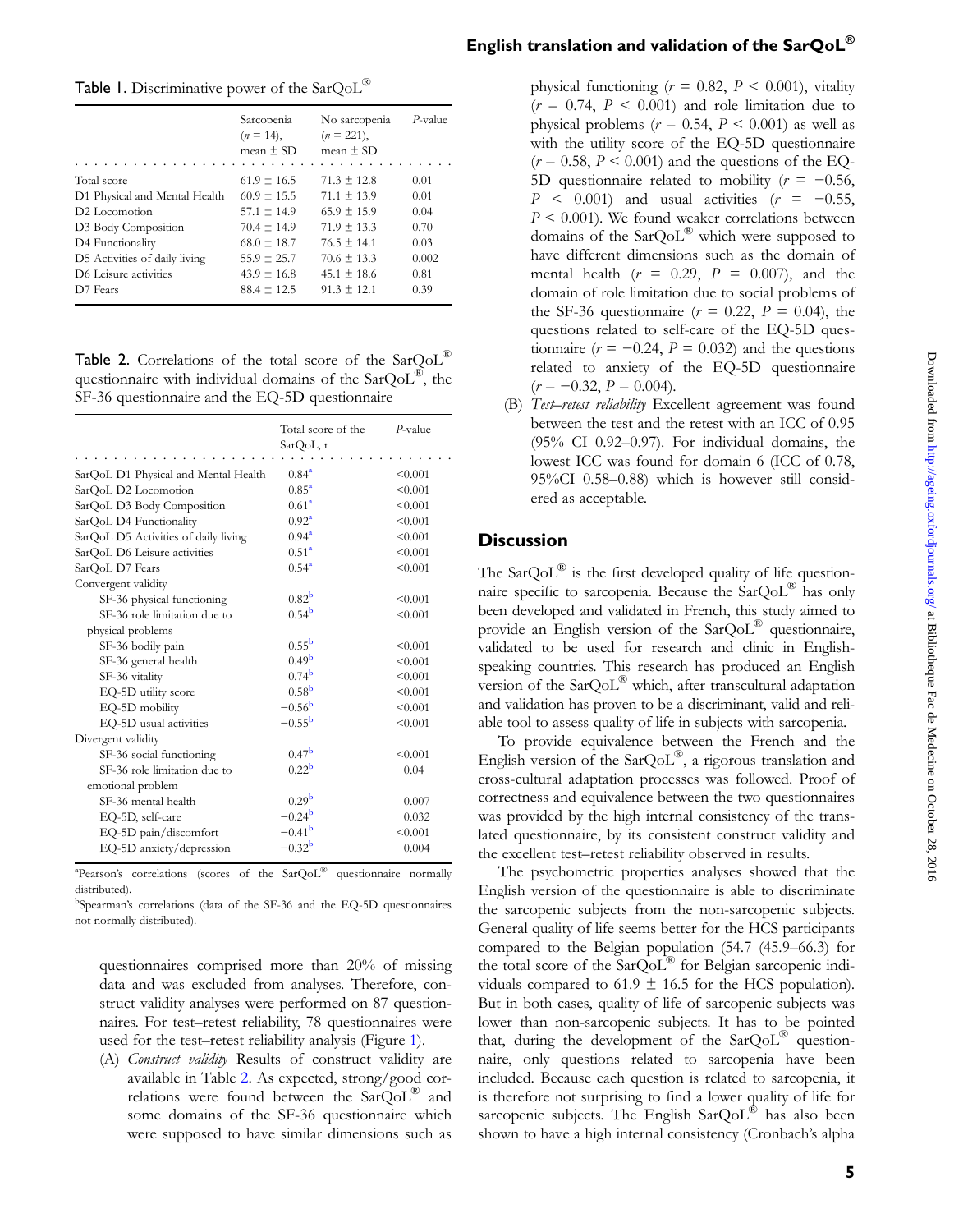## <span id="page-5-0"></span>C. Beaudart et al.

of 0.88) which is identical to the French version. Moreover, it appears that the deletion of one domain at a time did not have a particular impact on the reliability. The construct validity analyses have also showed that the  $SarQoL^{\circledR}$  questionnaire was strongly and significantly correlated with some domains of quality of life which were supposed to have similar dimension, such as mobility, usual activities, vitality, physical functioning and finally physical problems. Because the SarQoL® contains questions specific to sarcopenia and then related to muscle function, these results were expected and can confirm the convergent validity of the SarQoL®. Moreover, we also found low correlations between the  $SarQoL^{\circledR}$  and some dimensions such as self-care, anxiety, mental health and social problems, which can confirm that the  $\text{SarQoL}^{\circledR}$  is divergent with domains that are supposed to be divergent. Finally, the test–retest reliability has been found to be excellent, both for the total score (0.95 (95% CI 0.92–0.97), which is more or less similar to the French version 0.91 (95% CI 0.82–0.95)) and for the individual domains of the SarQoL®. The SarQoL® seems to be stable across time when no health changes occurred.

This study has some limitations. First of all, our sample only comprises 14 sarcopenic subjects which led to alterations to our validation analyses. For the question of feasibility, modified cut-offs for the EWGSOP definition were used to define a larger group of subjects with impaired muscle function. Therefore, this population does not reflect exactly a sarcopenic population but is likely to be those with the lowest muscle function within the study group based on the same characteristics. A second limitation is related to the fact that sensitivity to change could not have been measured in our study given its cross-sectional design. However, we aim to test the sensitivity to change in further analyses when prospective data about muscle mass, muscle strength and physical performance are available for the EPOSA participants.

In conclusion, a valid SarQoL® English questionnaire is now available and can be used with confidence to understand better the burden of disease with sarcopenia and as a treatment outcome indicator in research. Before this study, the  $SarQoL<sup>®</sup>$  questionnaire had only been validated in one unique population study. With this study, we validated it in a second cohort from a different country. The psychometric properties indicated that the English version of the SarQoL® is valid, consistent and reliable which strengthens the evidence that the  $SarQoL^{\otimes}$  is a strong and valid tool for the assessment of quality of life in a sarcopenic population. Following the success of this study, we plan to go on to translate and validate the  $SarQoL^{\circledR}$  in other languages.

# Key points

• A disease-specific tool is important to better detect effect of treatment and observe longitudinal changes of quality of life in subjects suffering from sarcopenia.

- The English version of the SarOoL<sup>®</sup> has been developed and is valid, consistent and reliable.
- An English version of the SarQoL® is available and can be used to better assess the disease burden associated with sarcopenia.
- The  $\text{SarQoL}^{\circledR}$  questionnaire is available online www.sarqol. org

## Supplementary data

[Supplementary data mentioned in the text are available to](http://ageing.oxfordjournals.org/lookup/suppl/doi:10.1093/ageing/afw192/-/DC1) subscribers in [Age and Ageing](http://ageing.oxfordjournals.org/lookup/suppl/doi:10.1093/ageing/afw192/-/DC1) online.

## Conflict of interest

C.C. has received consultancy fees and honoraria from Alliance for Better Bone Health, Amgen, Eli Lilly, GSK, Medtronic, Merck, Novartis, Pfizer, Roche, Servier, Takeda and UCB. Other authors: none declared.

# Funding

C.B. is supported by a Fellowship from the FNRS (Fonds National de la Recherche Scientifique de Belgique—FRS-FNRS—www.frs-fnrs.be). C.B. and E.B. have received the "Young Investigator Research Grant" from the International Osteoporosis Foundation and Servier for the development and validation of the French version of the SarQoL questionnaire.

# **References**

- 1. Lauretani F, Russo CR, Bandinelli S et al. Age-associated changes in skeletal muscles and their effect on mobility: an operational diagnosis of sarcopenia. J Appl Physiol 2003; 95: 1851–60.
- 2. Rolland Y, Lauwers-Cances V, Cristini C et al. Difficulties with physical function associated with obesity, sarcopenia, and sarcopenic-obesity in community-dwelling elderly women: the EPIDOS (EPIDemiologie de l'OSteoporose) Study. Am J Clin Nutr 2009; 89: 1895–900.
- 3. Chang S.-F., Lin P.-L. Systematic literature review and metaanalysis of the association of sarcopenia with mortality. Worldviews Evid Based Nurs 2016. [10.1111/wvn.12147](http://dx.doi.org/10.1111/wvn.12147).
- 4. Visser M, Goodpaster BH, Kritchevsky SB et al. Muscle mass, muscle strength, and muscle fat infiltration as predictors of incident mobility limitations in well-functioning older persons. J Gerontol A Biol Sci Med Sci 2005; 60: 324–33.
- 5. Janssen I., Heymsfield SB., Ross R. Low relative skeletal muscle mass (sarcopenia) in older persons is associated with functional impairment and physical disability. J Am Geriatr Soc 2002; 50: 889–96.
- 6. Rantanen T. Muscle strength, disability and mortality. Scand J Med Sci Sport 2003; 13: 3–8.